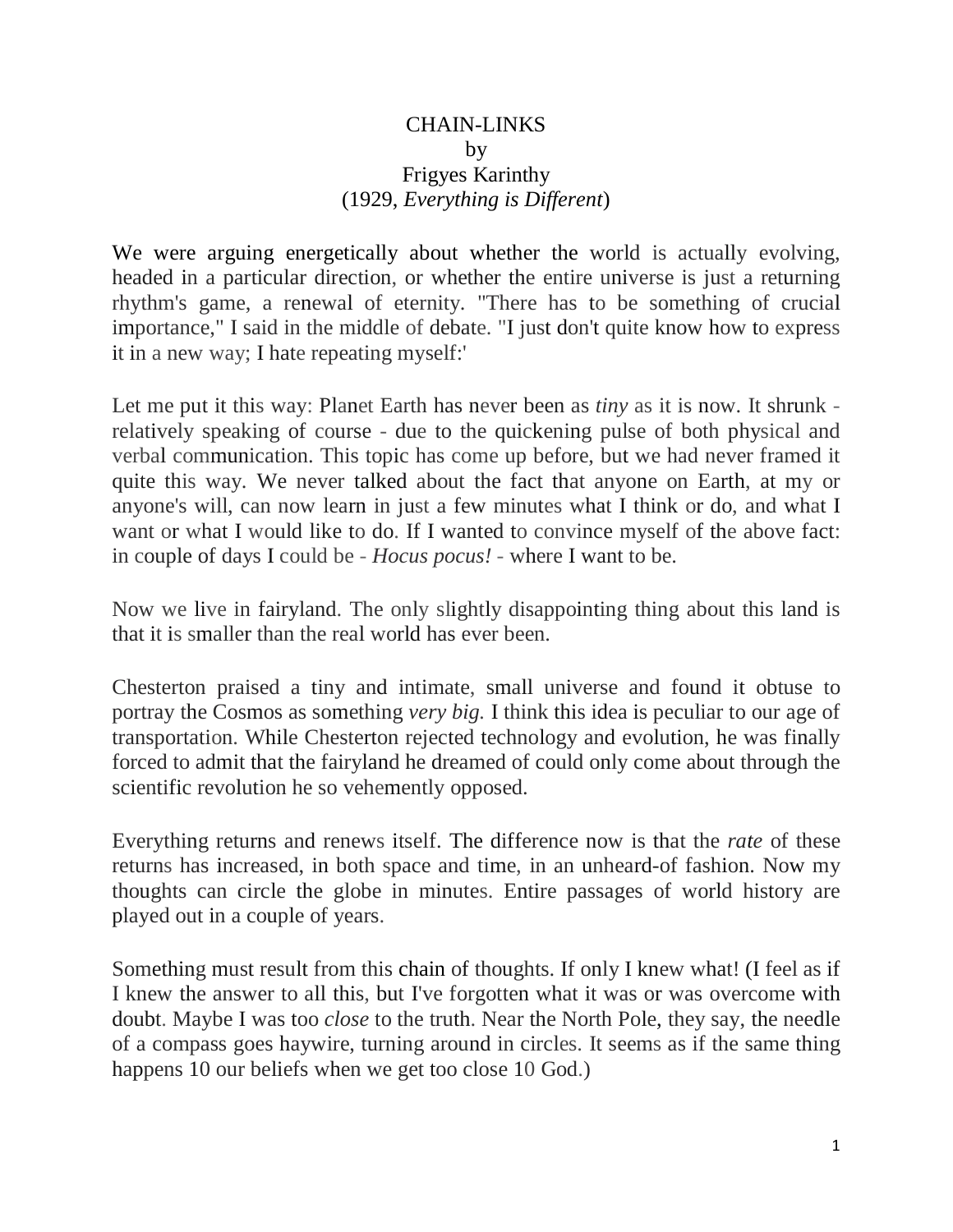A fascinating game grew out of this discussion. One of us suggested performing the following experiment to prove that the population of the Earth is closer together now than they have ever been before. We should select any person from the 1.5 billion inhabitants of the Earth - anyone, anywhere at all. He bet us that, using no more than *five* individuals, one of whom is a personal acquaintance, he could contact the selected individual using nothing except the network of personal acquaintances. For example, "Look, you know Mr. X.Y., please ask him to contact his friend Mr. Q.Z., whom he knows, and so forth."

"An interesting idea!" – someone said – "Let's give it a try. How would you contact Selma Lagerlöf?"<sup>1</sup>

"Well now, Selma Lagerlöf," the proponent of the game replied, "Nothing could be easier." And he reeled off a solution in two seconds: "Selma Lagerlöf just won the Nobel Prize for Literature, so she's bound to know King Gustav of Sweden, since, by rule, he's the one who would have handed her the Prize. And it's well known that King Gustav loves to play tennis and participates in international tennis tournaments. He has played Mr. Kehrling,<sup>2</sup> so they must be acquainted. And as it happens I myself also know Mr. Kehrling quite well." (The proponent was himself a good tennis player.) ~AII we needed this time was two out of five links. That's not surprising since it's always easier to find someone who knows a famous or popular figure than some run-of-the-mill, insignificant person. Come on, give me a harder one to solve!"

I proposed a more difficult problem: to find a chain of contacts linking myself with an anonymous riveter at the Ford Motor Company - and I accomplished it in four steps. The worker knows his foreman, who knows Mr. Ford himself, who, in tum, is on good tennis with the director general of the Hearst publishing empire. I had a close friend, Mr. Árpád Pásztor, who had recently struck up an acquaintance with the director of Hearst publishing. It would take but one word to my friend to send a cable to the general director of Hearst asking him to contact Ford who could in tum contact the foreman, who could then contact the riveter, who could then assemble a new automobile for me, should I need one.

 $\overline{1}$ Swedish novelist Selma Lagerlöf (1858- 1940). who received the Nobel Prize for literature in 1909, was I champion of the return of Swedish rornant;c;5m with I mystical overtone. She also wrote novels for children

<sup>2</sup> Béla Kehrling, ( 1891-1937) was a noted. Hungarian sportsman, soccer, ping-pong and tennis player. In tennis, he emerged. victorious in 1923 in Gothenberg, Sweden., both indoors and in the open; he placed third in the Wimbledon doubles. He also played soccer and ice hockey.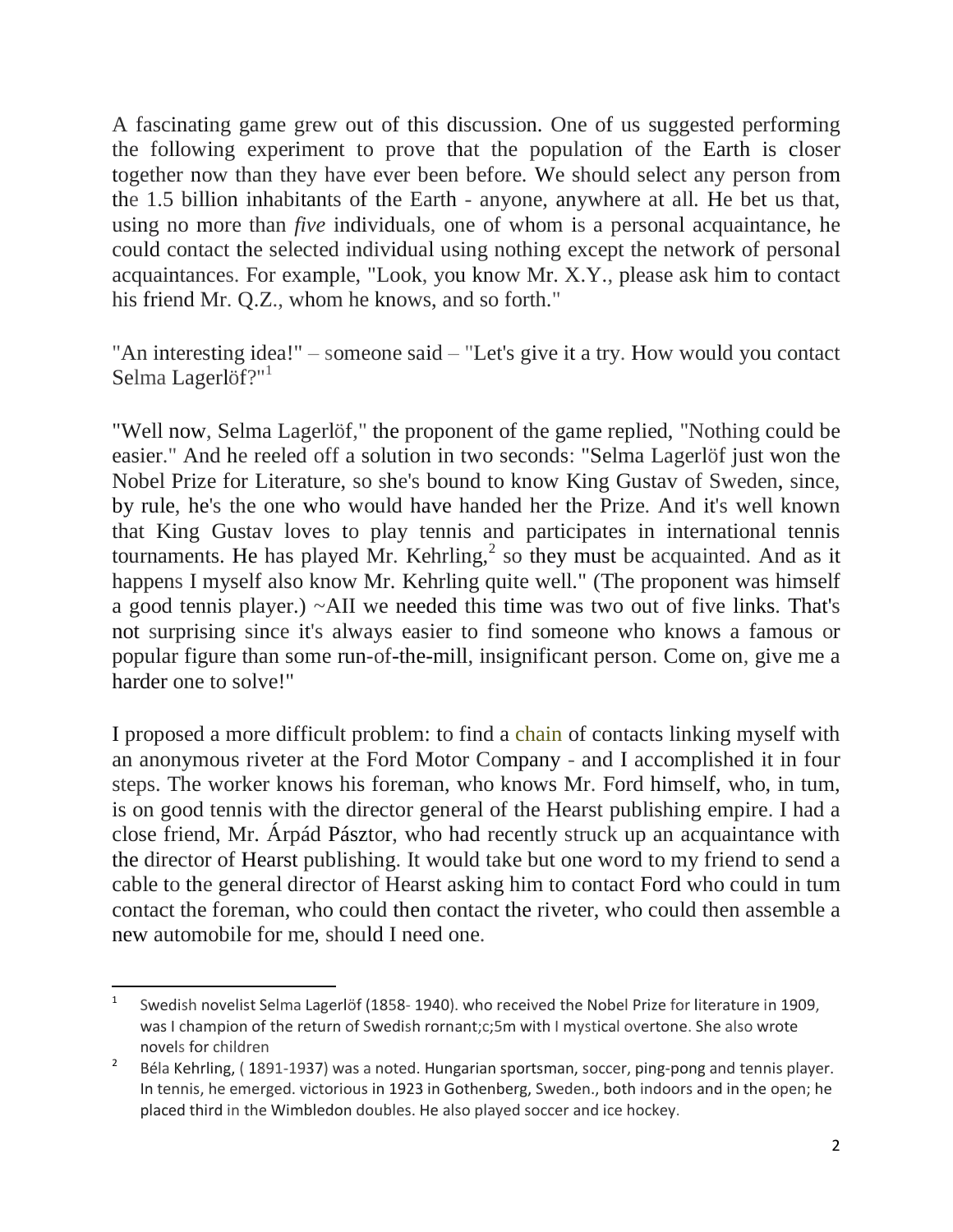And so the game went on. Our friend was absolutely correct: nobody from the group needed more than five links in the chain to reach, just by using the method of acquaintance, any inhabitant of our Planet.

And this leads us to another question: Was there ever a time in human history when this would have been impossible? Julius Caesar, for instance, was a popular man, but if he had got it into his head to try and contact a priest from one of the Mayan or Aztec tribes that lived in the Americas at that time, he could not have succeeded - not in five steps, not even in three hundred. Europeans in those days knew less about America and its inhabitants than we now know about Mars and its inhabitants.

So something is going on here, a process of contraction and expansion which is beyond rhythms and waves. Something coalesces, shrinks in size, while something else flows outward and grows. How is it possible that all this expansion and material growth can have started with a tiny, glittering speck that flared up millions of years ago in the mass of nerves in a primitive human's head? And how is it possible that by now, this continuous growth has the inundating ability to reduce the entire physical world to ashes? Is it possible that power can conquer matter, that the soul makes a mightier truth than the body, that life has a meaning that survives life itself, that good survives evil as life survives death, that God, after all, is more powerful than the Devil?

I am embarrassed to admit - since it would look foolish - that I often catch myself playing our well-connected game not only with human beings, but with objects as well. I have become very good al il. It's a useless game, of course, but I think I'm addicted to it, tike a gambler who, having los1 all of his money, plays for dried beans without any hope of real gain - just to see the four colors of the cards. The strange mind-game that clatters in me all the time goes like this: how can I link, with three, four, or at most five links of the chain, trivial, everyday things of life. How can I link one phenomenon to another? How can I join the relative and the ephemeral with steady, permanent things - how can I tie up the part with the whole?

It would be nice to just live, have fun, and take notice *only* of the utility of things: how much pleasure or pain they cause me. Alas, it's not possible. I hope that this game will help me find something else in the eyes that smile at me or the first that strikes me, something beyond the urge to draw near to the former and to shy away